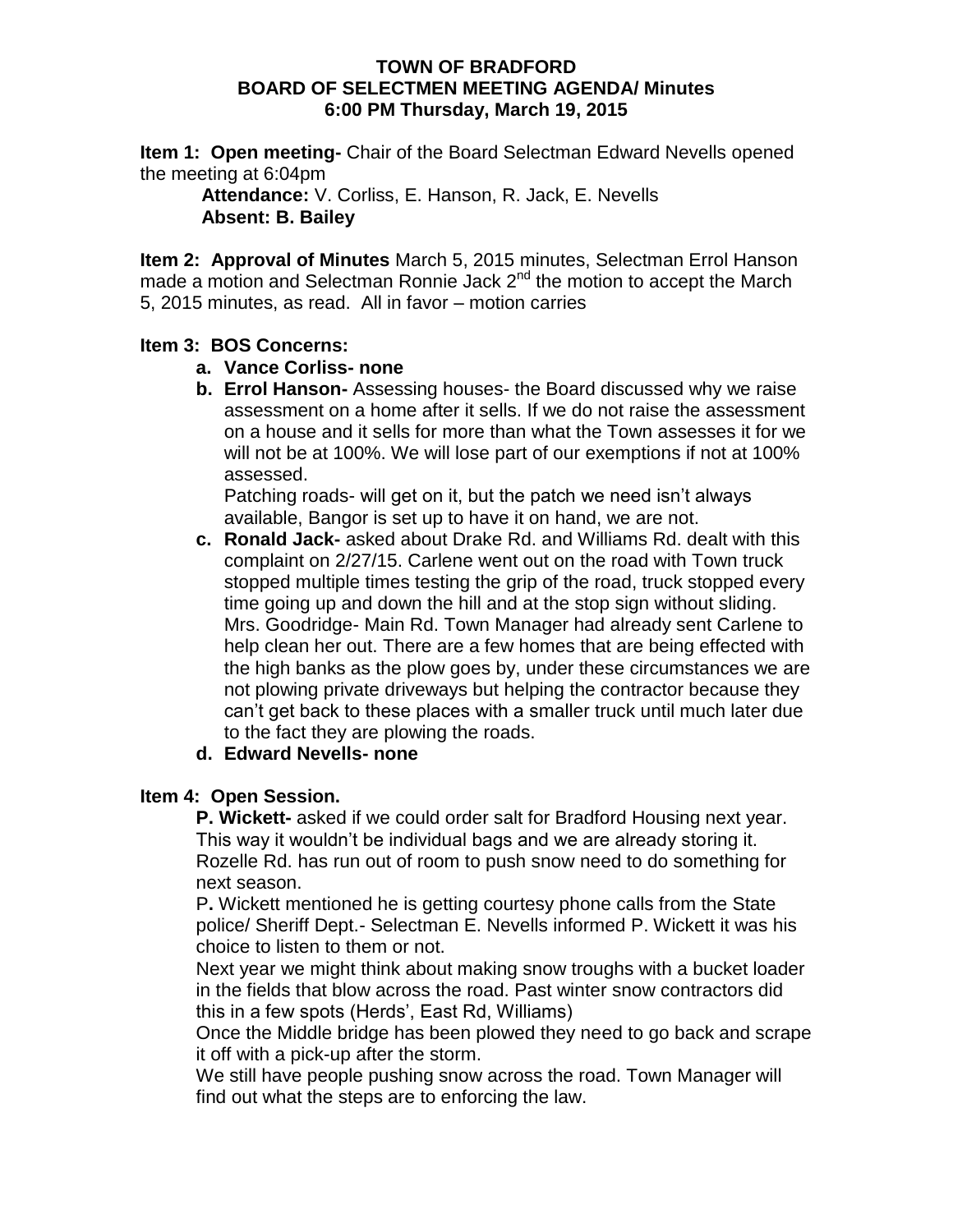**D. Kelly**- commented on the Middle Rd. and meeting the snow plow he feels that the winter contractors are not pushing the snow banks back enough.

## **Item 5: Committee Reports**

- **a. Planning Board.**
- **b. CEO**
- **c. Recreation Committee**
- **d. Fire Department**
- **a. Road Commissioner- Signs for bump and heavy load limits posted, Town bridges snow drainage taken care of**

### **Item 6: Old Business.**

**a. Title 29- and Title 36 hiring a lawyer to put it in laymen's terms-**Selectman E. Hanson feels as if we have discussed this issue enough.

- **b. Errol- tax incentive program-** Has given the Town Manger sheet on it. Not too sure where to go from here with it. Will need to have Public Hearing and a Town Meeting to enact on it. The formal write up and the implementing of the program I will have to do some research.
- **c. Junk yard permit paper work taken out not returned yet**
- **d. Fire Chief will have pumping instructions posted –**right now it is just a sheet of paper listing the steps.

### **Item 7: New Business.**

- **a. Town Meeting-** all set for Friday and Saturday
- **b. Appointment for School Board member-** ask Robert Young to attended April 2nd meeting.
- **Item 8: Correspondence-** none

# **Item 9. Request for Additional Agenda Items-**

- **a. Logging on Williams Rd.-** it has been reported to the office that there is logging going on the Williams Rd. the road has been posted since 3/11/15. Along with checking the road our self, have asked the people who use the road daily to keep us informed. Believe if we get a plate number, company name, picture, we can report it.
- **b. Grader-** Luke has started to keep records on repairs and use. Will do oil change and go from there. It does have a leaky cylinder, if G.L. Strout can fix it and the price is comparable to going to Lincoln have them fix it.

Possible look and find a wing for the grader. This way next year we can do the snow banks.

**c. Sand/ Salt Shed-** once cleaned out have the fire dept. power wash it then look at the sides and see if putting plywood on the sides will help but need to make sure sand can't get in behind. Ask E. Parfitt about the walls and the rubber side paint to help stop the rusting.